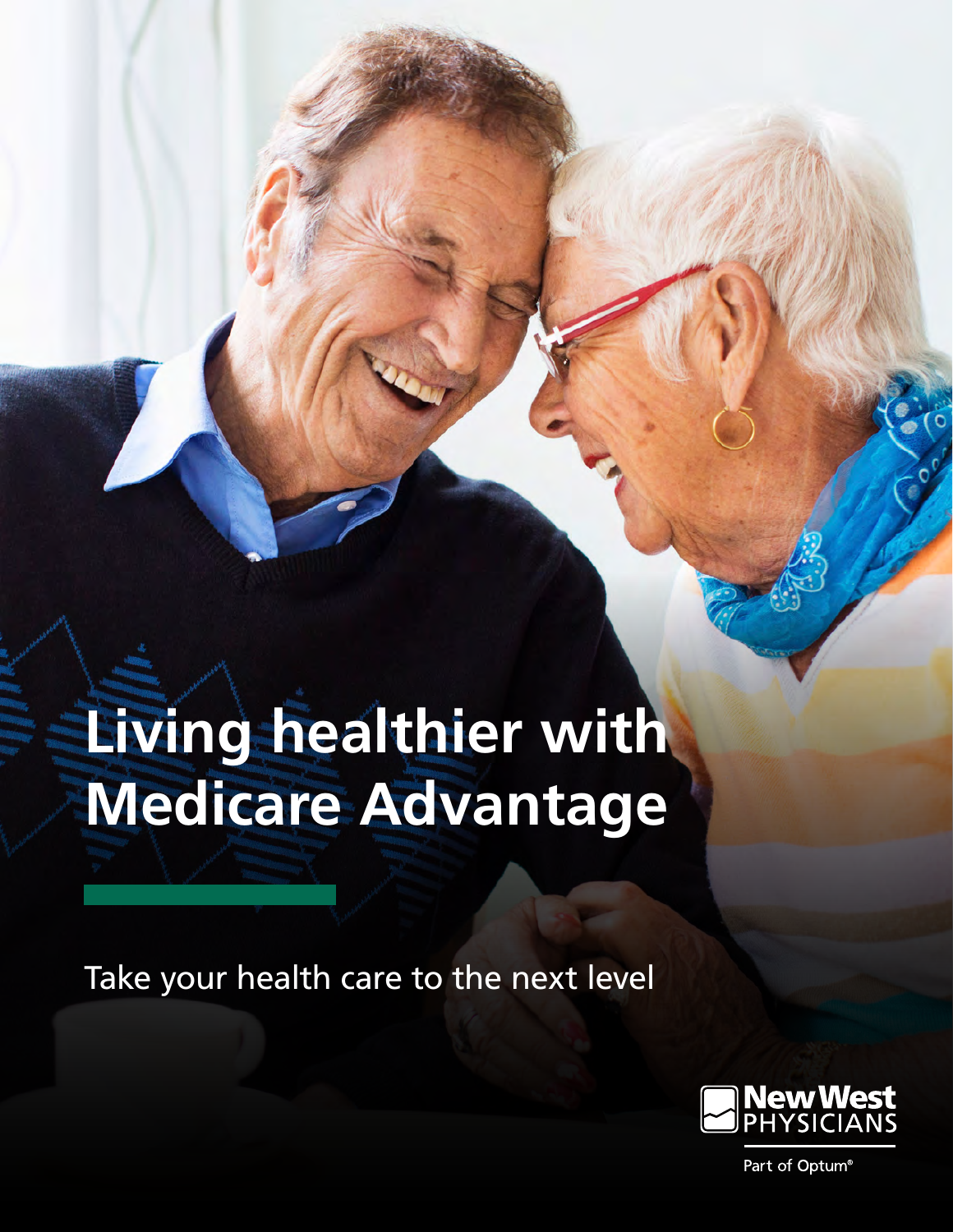

**Combine one of our primary care doctors and a Medicare Advantage plan, and you'll get:**

- Personalized care from doctors who listen and focus on your overall health
- More care at a lower cost to keep you healthy

Most people want care they can depend on at a cost they can afford. Medicare Advantage plans offer great value. Each year, plan members can save \$1,640 more than people on Original Medicare.<sup>1</sup> And they're among the most popular and fastest growing in the country.

**Find a Medicare Advantage plan that's right for you and accepted by our doctors. Follow our three easy steps:**



**1 2 3**



Ready to find an Optum doctor + a Medicare Advantage plan? Learn more at: **[nwphysicians.com/MedicareAdvantage](http://nwphysicians.com/MedicareAdvantage)**

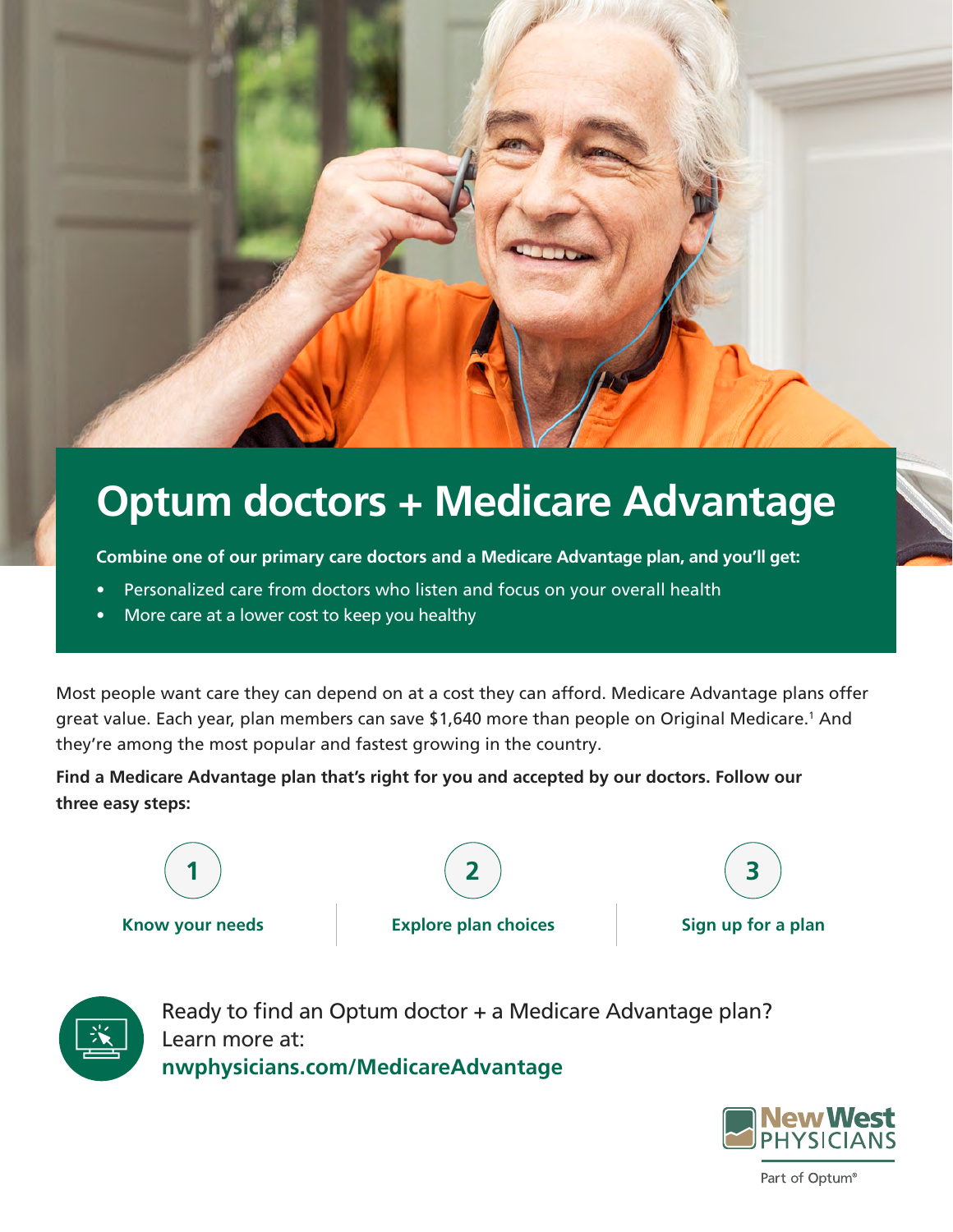

## **Know your needs**

How do you find a Medicare Advantage plan that's right for you? It helps to have a good idea about what you need to cover. Most people choose to cover a combination of doctor visits and medicines. Here are some questions to ask yourself.

## **What doctors do you see?**

You want to be sure your primary care doctor, specialists and other providers are covered by your insurance company. **List them here:**

Primary care doctor: \_\_\_\_\_\_\_\_\_\_\_\_\_\_\_\_\_\_\_\_\_\_\_\_\_\_\_\_\_\_\_\_\_\_\_\_\_\_\_\_\_\_\_

Specialists:

## **What medicines do you take?**

Many people take three or more medicines every month. That can add up. A Medicare Advantage plan that pays for your medicines can help. **List your medicines below:**

\_\_\_\_\_\_\_\_\_\_\_\_\_\_\_\_\_\_\_\_\_\_\_\_\_\_\_\_\_\_\_\_\_\_\_\_\_\_\_\_\_\_\_\_\_\_\_\_\_\_\_\_\_\_\_\_\_\_\_\_\_\_

\_\_\_\_\_\_\_\_\_\_\_\_\_\_\_\_\_\_\_\_\_\_\_\_\_\_\_\_\_\_\_\_\_\_\_\_\_\_\_\_\_\_\_\_\_\_\_\_\_\_\_\_\_\_\_\_\_\_\_\_\_\_

## **What other services do you want?**

Many Medicare Advantage plans cover services that Original Medicare doesn't. If any of these are important to you, you might want to find a plan that includes them.





Dental  $(\mathscr{L})$  Rides to your doctor

Hearing  $\circled{}$  Urgent and emergency care is covered while traveling

#### **Patient story**



#### **Carol, 66 years old**

"A few years ago I found out I had Type 2 diabetes. I've been taking care of it with medicine and exercise. I'm so thankful that I chose a Medicare Advantage plan. It's given me a closer connection to my doctor and a team of people who are caring for me. They check in with me and ask if I'm taking my medicine and following my diet. They care. That's important. It makes a difference. And it's helped me stay much healthier."2

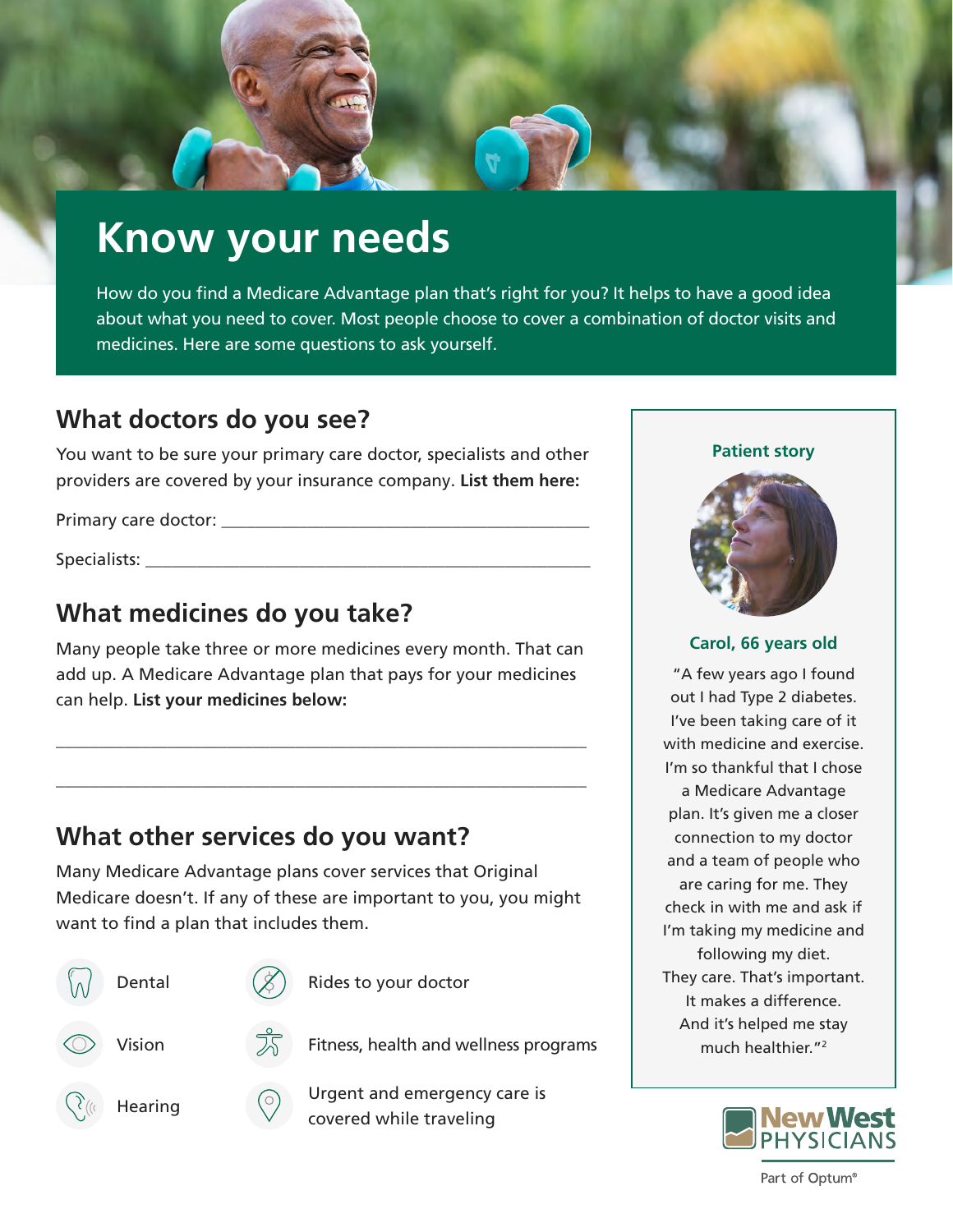

## **Explore plan choices**

What's important to you? Finding a plan that covers dental, vision and hearing? Original Medicare doesn't cover them, but many Medicare Advantage plans do. **Many plans offer \$0 monthly premiums, \$0 prescription drug copays and \$0 doctor visit copays.** Plus they limit your annual out-of-pocket costs. A licensed insurance agent can help you find one that's right for you.

#### **Patient story**



#### **Jamal, 67 years old**

"I was curious about Medicare Advantage and if it was a better choice than my current Medicare plan, so I called Optum. They put me in touch with a licensed insurance agent to learn more. I realized that I actually had plan choices — many with no monthly premium. It's like an all-in-one plan designed with me in mind  $"2$ 

### **Talk with a licensed insurance agent**

- Get answers to your Medicare questions
- Compare Medicare Advantage plans
- Find plans your doctors accept
- See what plans cover the medicines you need
- Find a plan that covers dental, vision and hearing

## **New to Medicare? An agent can answer questions, like:**

- What should I keep in mind if I want to work past 65?
- Is my employer's plan a good choice for when I retire? Or is Medicare Advantage a better choice?



Learn more at: **[nwphysicians.com/MedicareAdvantage](http://nwphysicians.com/MedicareAdvantage)**

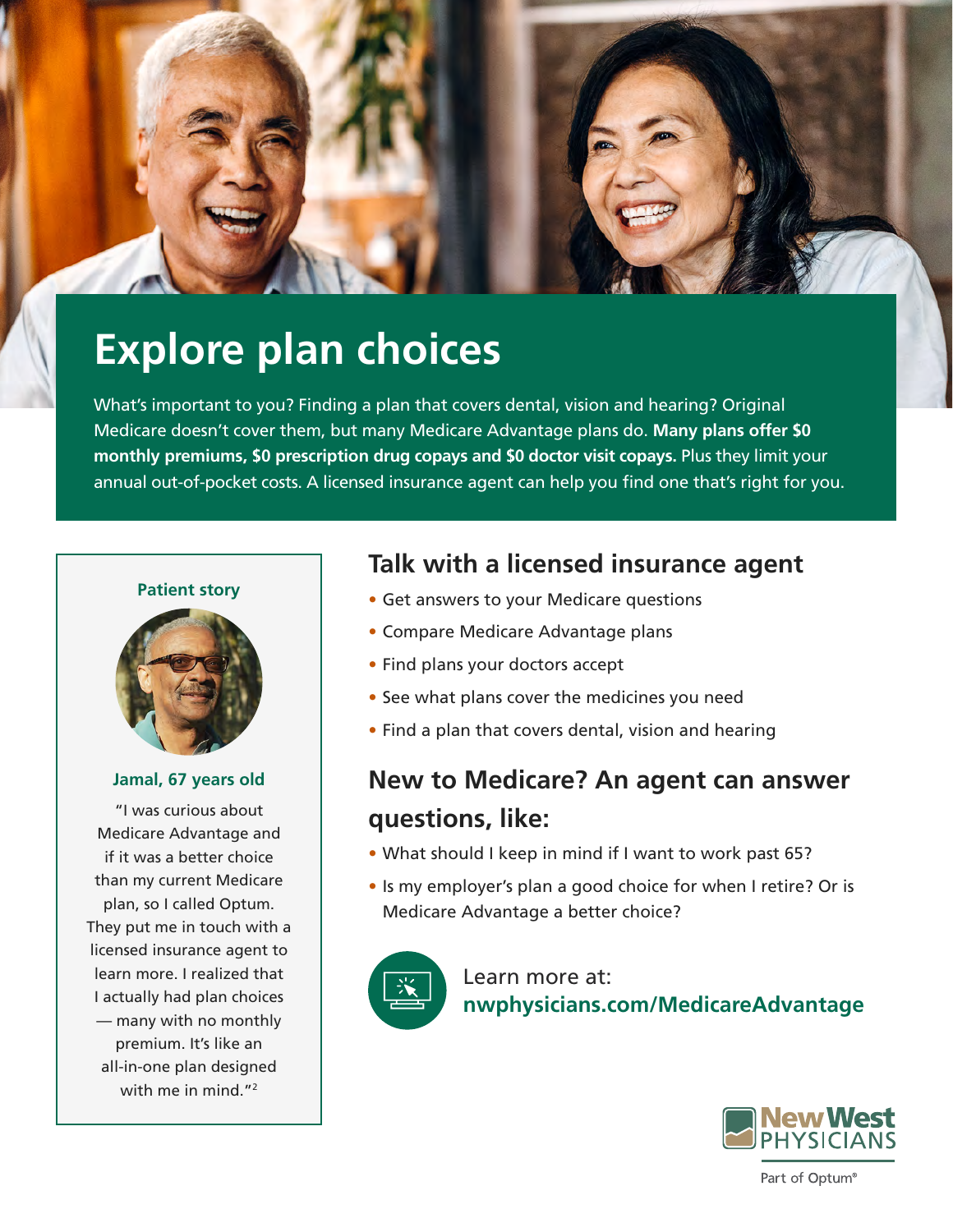

## **Sign up for a plan**

**Now is the time to select a Medicare Advantage plan that fits your needs.** 

**You could save up to 40% on your health care costs with Medicare Advantage compared to Original Medicare.1**

## **Looking for more Medicare resources?**

- Watch helpful videos. Or sign up for an event hosted by a licensed insurance agent. Visit **[optum.com/MedicareAdvantage](http://optum.com/MedicareAdvantage)**
- Research plans at [medicare.gov.](http://medicare.gov) Or call Medicare at **1-800-MEDICARE, (1-800-633-4227/TTY 1-877-486-2048)**  24-hours a day/7-days a week.
- Call health plans and ask what they offer in your area.



**Take your health care to the next level.** Learn more at: **[nwphysicians.com/MedicareAdvantage](http://nwphysicians.com/MedicareAdvantage)**

#### **Patient story**



#### **Sofia, 69 years old**

"I've been pretty healthy and I want to stay that way. Through my Medicare Advantage plan, I have a doctor and care team who take the time to create a wellness plan just for me. I also have a membership to a fitness center at no extra cost. I feel like I've found the right fit for me."2